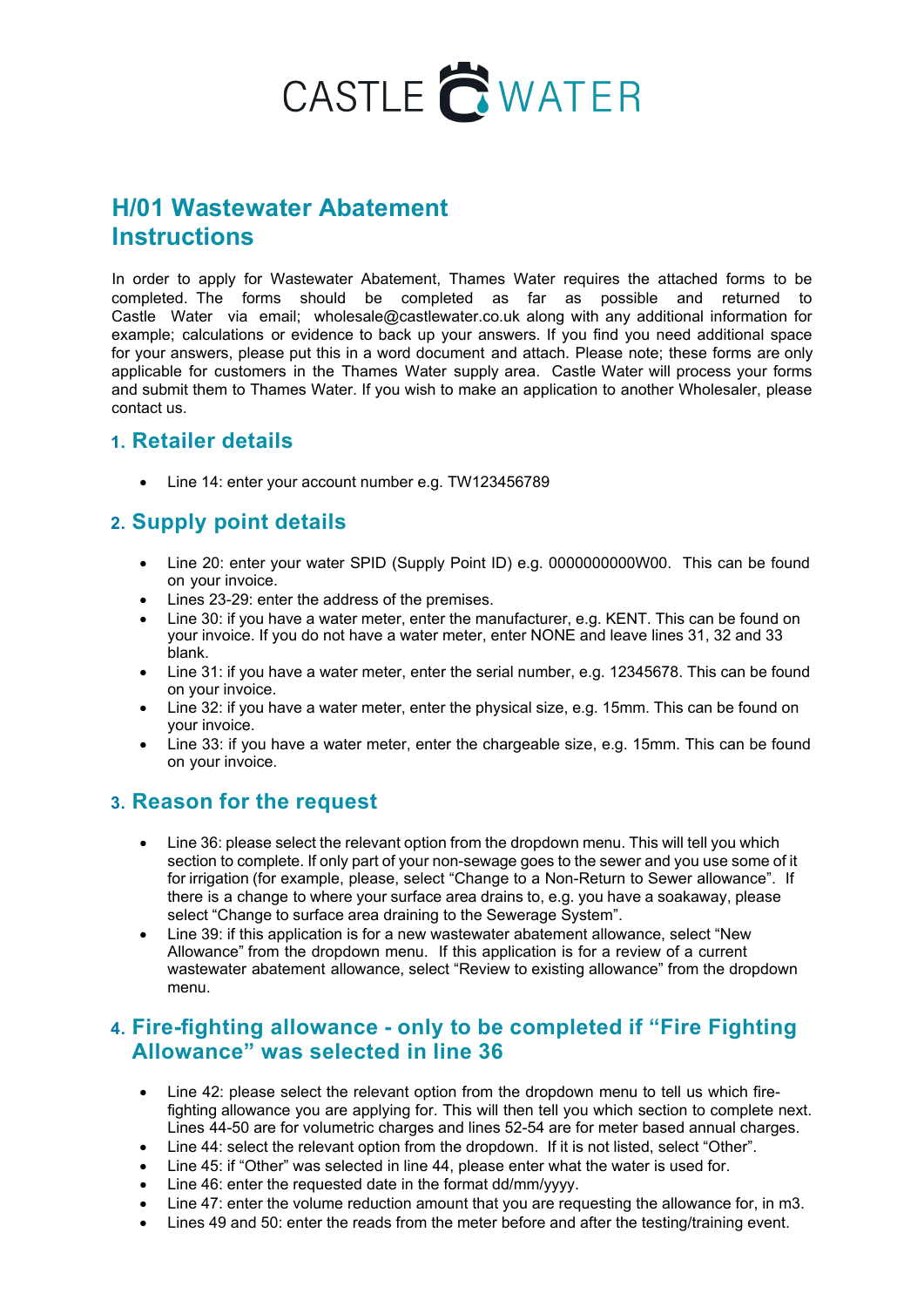• Lines 52-54, if applicable, direct you to Appendix A. Guidance on its completion can be found at the end of this document.

#### **6. Change to a non-return to sewer allowance**

- Line 69: please select the type of business from the dropdown options. If the type of business is not listed, select "Other".
- Line 70: if "Other" was selected in line 69, please enter the type of business and briefly state why the wastewater does not go to the sewer, e.g. "COMMUNAL GARDENS. WASTEWATER USED FOR IRRIGATION".
- Line 72: if your premises is a sports ground or golf course, enter the type of ground and what it is used for, e.g. "BOWLING CLUB WITH 2 GREENS. REAL GRASS". If your premises is not a sports ground or golf course, leave blank.
- Line 73: if your premises is a sports ground or golf course, use the dropdown options to tell us if there are catering or other indoor facilities. If your premises is not a sports ground or golf course, leave blank.
- Lines 75 and 76: if your premises is a swimming pool, enter your average annual consumption in line 75, and the surface area of the swimming pool(s) in line 76. The average consumption should be worked out using your actual meter reads, and should be in  $m<sup>3</sup>$ . The surface area should be in m<sup>2</sup>. If your premises is not a swimming pool, leave lines 75 and 76 blank.
- Line 78: enter your total annual consumption in  $m^3$ . This is to be calculated using your actual meter reads.
- Line 79: enter the annual volume of water used (that does not return to your sewer) in  $m^3$ . E.g. the amount of water that is used for irrigation.
- Line 80: enter the number of full time employees at the premises.
- Line 81: enter the number of part time employees at the premises.
- Line 82; please use the dropdown menu to tell us if there is a canteen on the premises.

#### **7. Change in surface area drainage to the sewerage - only to be completed if "Change to surface area draining to the Sewerage System" was selected in line 36**

- Line 86: using the dropdown menu select either "Yes" or "No".
- Line 88: if "No" has been entered in line 86, select the relevant option from the dropdown. If it is not listed, select "Other".
- Line 89: if "Other" has been selected in line 88, please specify where the surface water is discharged to.
- Line 90: this line does not require an entry, but it states that any evidence of where the surface water is discharged to, must be provided.
- Line 92: if "Yes" has been selected in line 86, enter the percentage of the total site that is connected to the sewerage system for surface water drainage.
- Line 94: this line asks for a plan of the site and lays out the information that should be shown on it. This plan **must** be submitted with all applications asking for a change in surface water drainage.

## **8. Change in trade effluent allowance**

- Line 97: enter the average number of days worked per week e.g. 5.
- Line 98: enter the average number of weeks worked per year e.g. 46.
- Line 99: enter the details of any regular or seasonal closures e.g. Christmas day & Boxing Day.
- Line 100: calculate the hours worked per year for all employees at the premises divided by 1800. 4 seasonal employees = 2 part time employees = 1 full time employee. A full-time employee is expected to work 1800 hours per year (8 hours per day, 5 days a week, 52 weeks per year, with 35 days leave).
- Line 101: select "yes" or "no" from the dropdown menu to tell us if there is a staff canteen where full meals are provided.
- Line 102: if "Yes" has been selected in line 101, enter how many full meals are provided each day.
- Line 103: enter the number of shifts worked per day.
- Line 104: enter the number of residential staff. If there are no residential staff enter "0".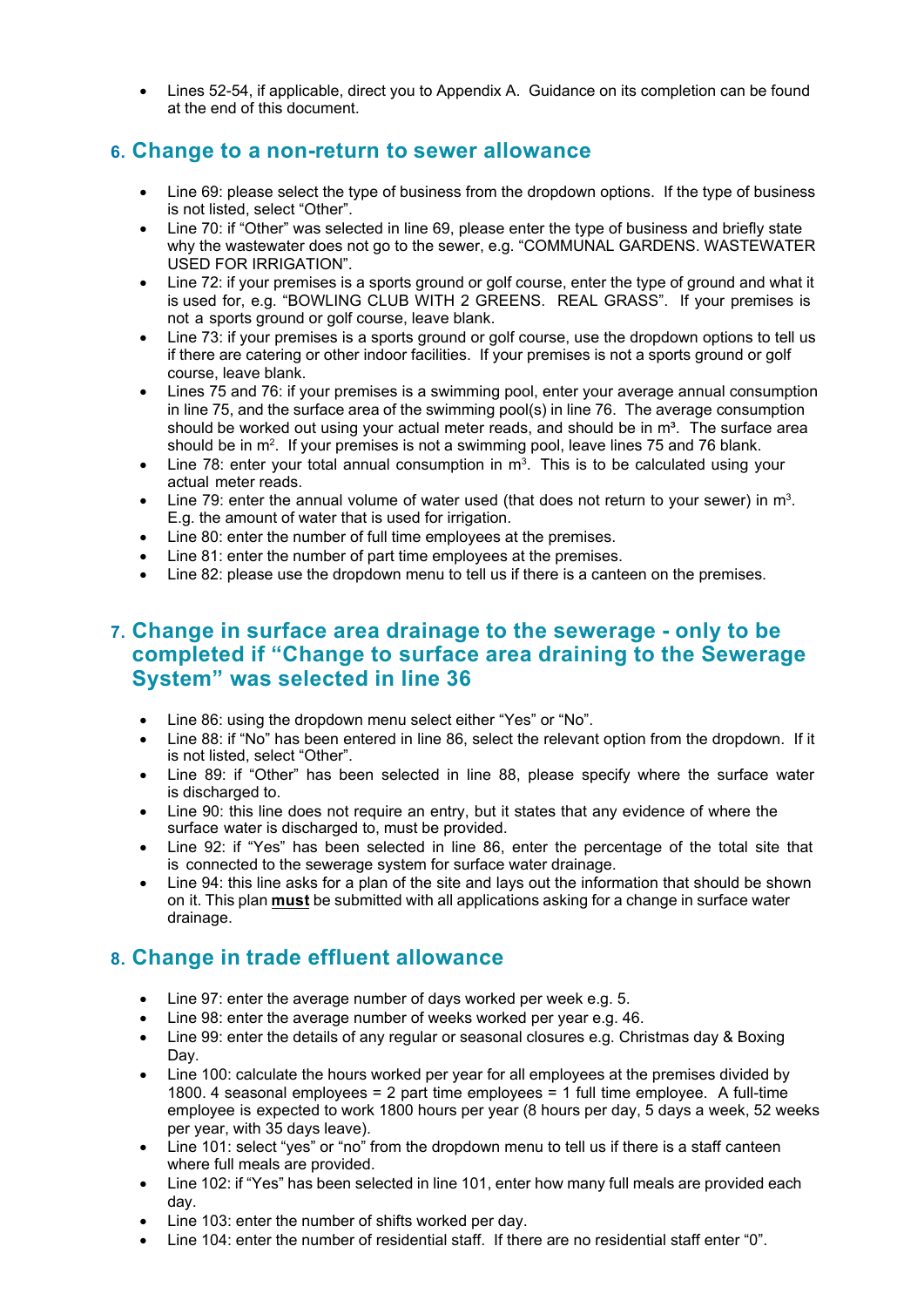• Lines 106- Line111 is relevant if there is water loss, e.g. if water is used in the making of soft drinks and therefore not returned to the sewer. If these lines are completed, you must also provide your calculations. If you have a soak away, please leave lines 107-110 blank and enter "Soak away" in line 111.

## **9. Additional Information**

• Line 114: if you provide additional/supporting information you must list it here. This can be a very brief description e.g. "ALL NON-SEWERAGE WASTE IS USED FOR IRRIGATION".

## **10. Consent to visit the eligible premises**

- Line 118: enter the name of the person whom you want Thames Water to contact should they require more information.
- Line 119: enter the phone number for the person whom you want Thames Water to contact should they require more information.

#### **11. Declaration**

- Line 123: enter your name.
- Line 124: enter the date in the format, dd/mm/yyyy.
- Line 125: enter your name.